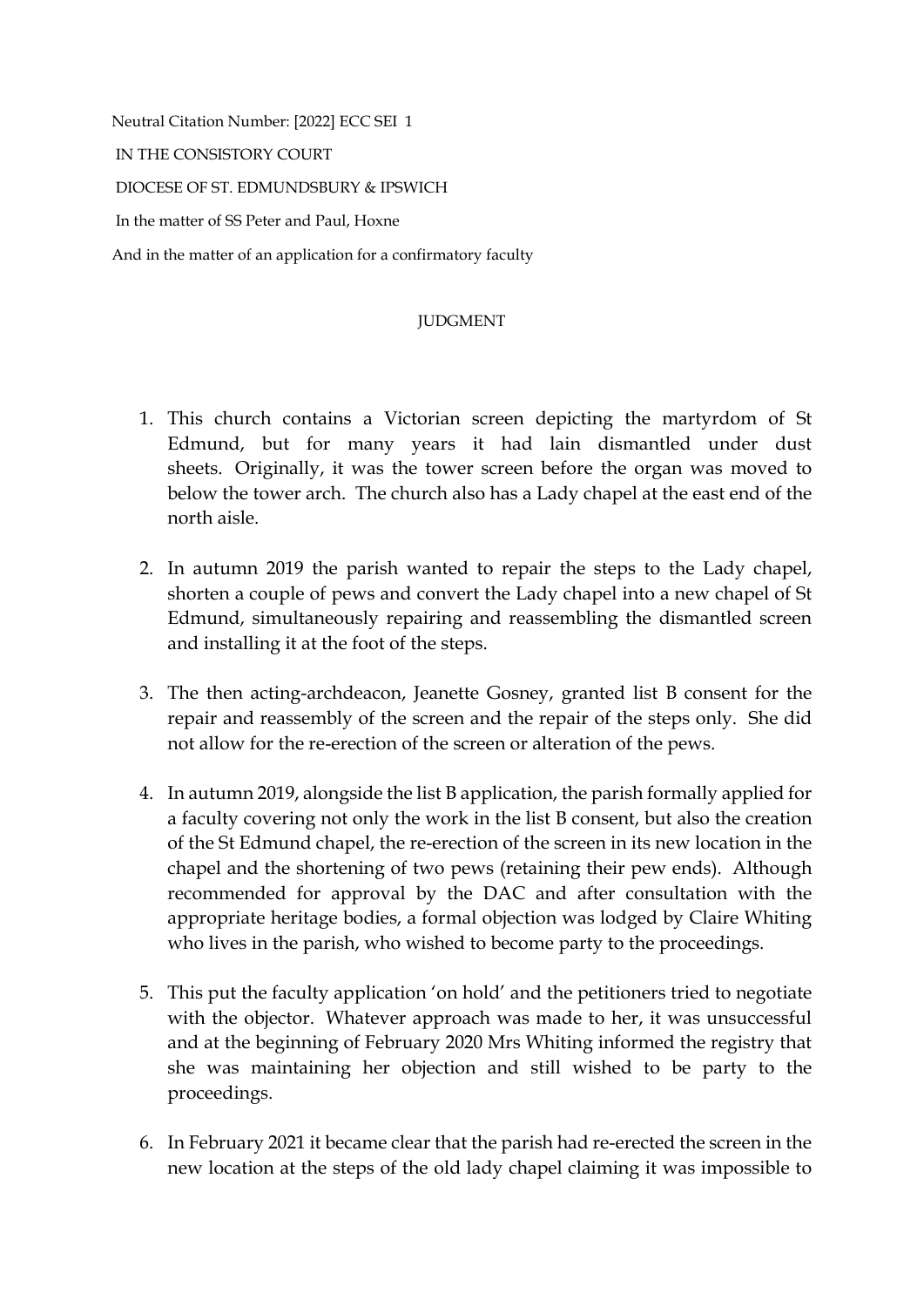complete the repair without doing so. The new chapel had been blessed by the Bishop of Dunwich on 20 November 2020 after the repairs to the steps and the shortening of the pews. Fortunately, most of the unauthorised work was reversible - the screen could be dismantled again if necessary and the two pews returned to their original size, since the ends have been retained and the wood that was removed was not particularly old or special.

- 7. The petitioners applied to the then chancellor for his authority for the screen and the shortened pews to remain in place on a temporary basis for 12 months to allow for further consultation with Mrs Whiting and further development of the plans for other work. After the year had elapsed, it was proposed that the screen would be removed and put into storage, and the pews restored, unless a further licence or a faculty was granted in the meantime. They also asked for permission for the faculty application to remain pending, but not be determined or withdrawn, except on the parish's application or on the chancellor's orders after notice to the parish.
- 8. The then chancellor's directions, as reported to the petitioners by the registry were:

*1. He will grant an interim faculty for 10 months (i.e. to take account of the time that has passed since the request was made) allowing the status quo to remain.*

*2. Anything which was removed during the installation of the screen and the work to the chapel must be retained and carefully stored.*

*3. The PCC must give an undertaken in writing to pay the costs of returning the church to as it was prior to these works being carried out.*

*4. The present petition for a faculty will not be considered further; a fresh petition needs to be submitted well before the period of 10 months has elapsed so as to allow the petition to be considered by the chancellor before the interim faculty has expired. If no further petition is received, then at the end of the 10 months the works carried out are to be reversed.* 

*5. Save in exceptional circumstances, the interim faculty will not be extended; this matter must be resolved through the submission of a fresh petition and the opportunity being given to anyone who wishes to object to do so.*

*6. Any action against anyone for carrying out work without a faculty will be considered by the chancellor when the interim faculty expires or on the determination of a fresh petition, as the chancellor considers appropriate.*

*He hopes this will avoid "creep" and allow the whole process to start afresh. He believes his approach gives the parish a chance to settle its differences with Claire Whiting and may result in her deciding not to oppose the new application. He comments that whilst Hoxne is somewhat on the back foot because of the way they have handled the whole position, it gives them a fair shot at redemption – which is always a good Christian aim!*